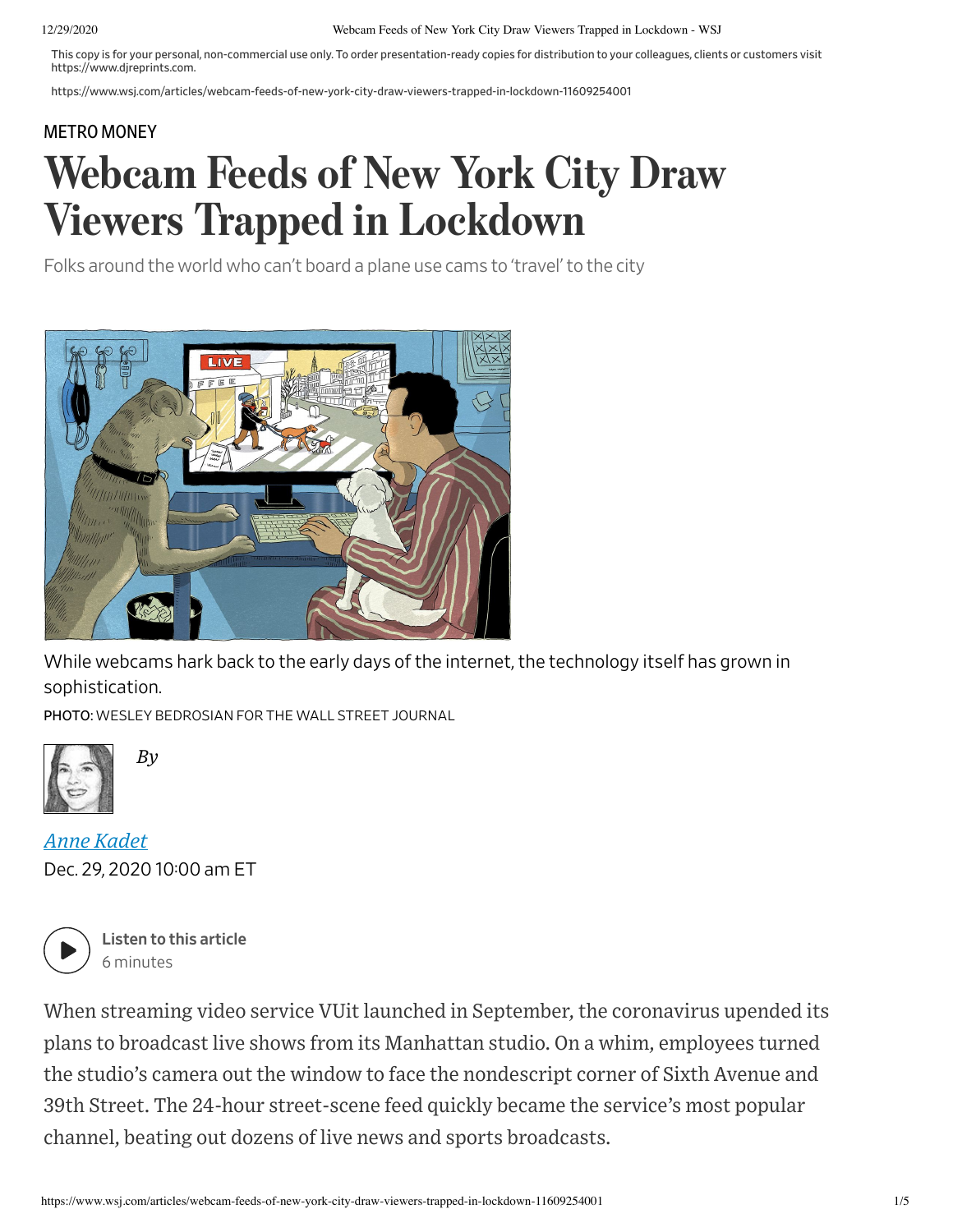Last week, I watched the online feed with Jack Perry, the CEO and founder of VUit's parent company, Syncbak, and asked him to narrate the action.

"There goes three shoppers," he said, as several pedestrians traversed the crosswalk.

A few moments passed.

"Look, someone's carrying their Starbucks. And there's a FedEx truck," he said. "That's the second time it's come around."

"There's someone walking with a DeWalt drill," he continued. "That's interesting. That's the drill I have."

In other words, nothing was happening. But during the pandemic, live-stream feeds of Manhattan streetscapes like VUit's "Studio 39" cam have surged in popularity as folks who can't travel seek unfiltered views of Manhattan.



VUit's 'Studio 39' cam broadcasts a street view from its Manhattan studio. PHOTO: VUIT

SkylineWebcams, which streams ad-supported live feeds from more than 1,100 cameras around the globe, says its New York City-based feeds saw a big surge in viewers during the lockdown. In February, for instance, its 42nd Street cam drew 12,200 viewers. In March, that number surged to 923,623. Traffic has since declined, but the feed was still drawing more than 100,000 views a month this fall.

Webcam feeds have played a big role in telling the story of the pandemic, the company says. Viewers first tuned in to gawk at the empty streets, and then to watch the crowds slowly return.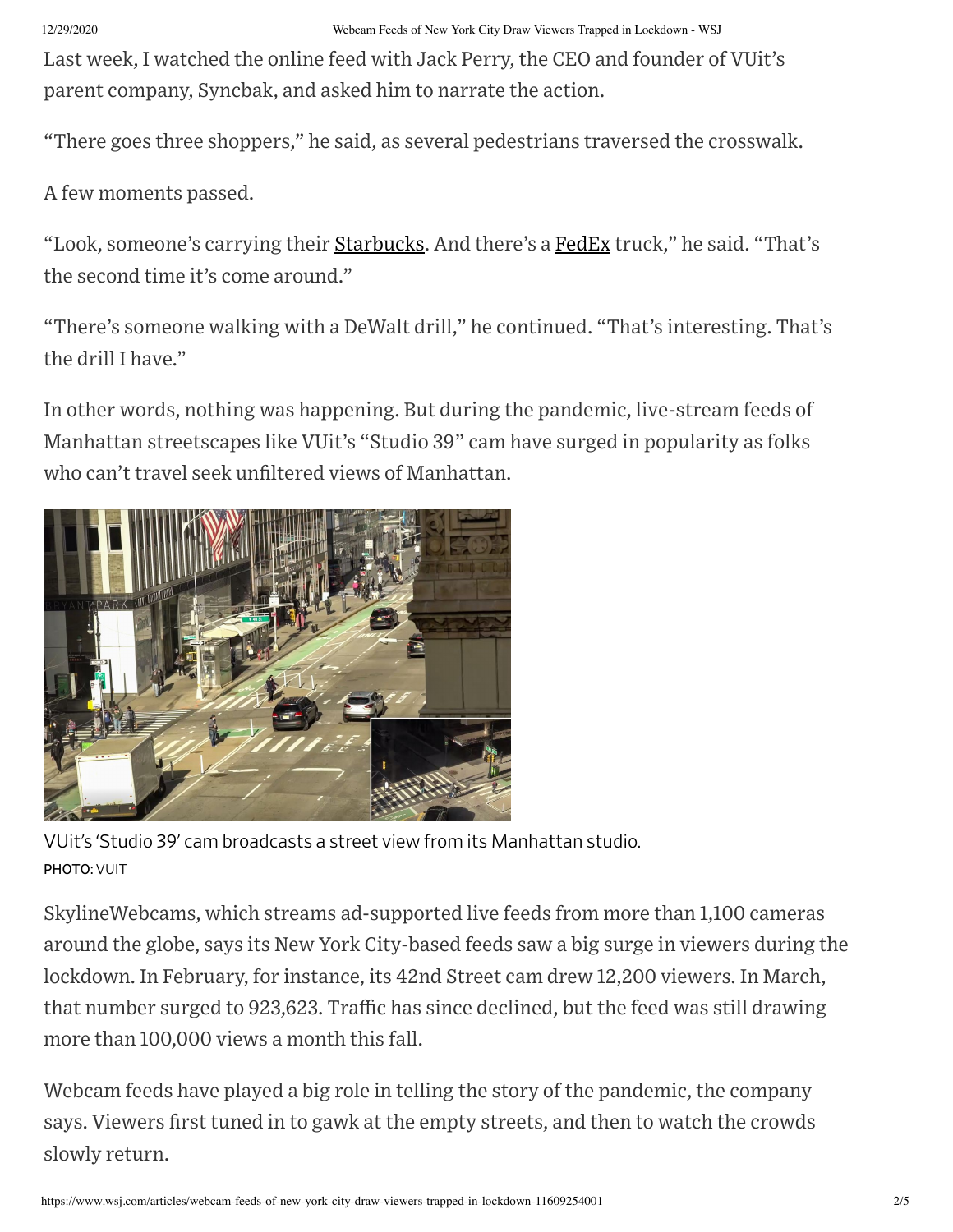New York City views are the biggest draw in the webcam universe, says Brian Cury, CEO and founder of Upper Saddle, N.J.-based EarthCam, which is generally regarded as the industry leader. "The world is a stage and New York City is the epicenter," he says. "When we have a big event, people like to see how New York is dealing with it."

In 2020, he says, views of the company's New York feeds on its own site and YouTube, which include Times Square, the Empire State Building and Fifth Avenue, rose 929% to more than 34 million streams. People spent 2.5 million hours watching, an 818% increase over the prior year.

The trend has produced a nice bump in ad revenue for the company. A feed from one camera in Times Square can generate \$5,000 a month, Mr. Cury says.

It sounds like an easy way to make a quick buck. All it takes to get started is a \$50 HD cam and a broadband connection. One can typically earn \$2 to \$4 in ad revenue per 1,000 video-ad views.

It is simple enough to rig up that some local nonprofits offer webcams as a public service. You can currently watch a live feed of the skate rink at Bryant Park, the sea lion pool at the Bronx Zoo or the kitten cam at the Brooklyn Cat Cafe—which recently attracted a manic following for Elmira, a one-eyed calico, and Kedi, who bore a striking resemblance to Baby Yoda.



An EarthCam broadcast from Times Square. PHOTO: EARTHCAM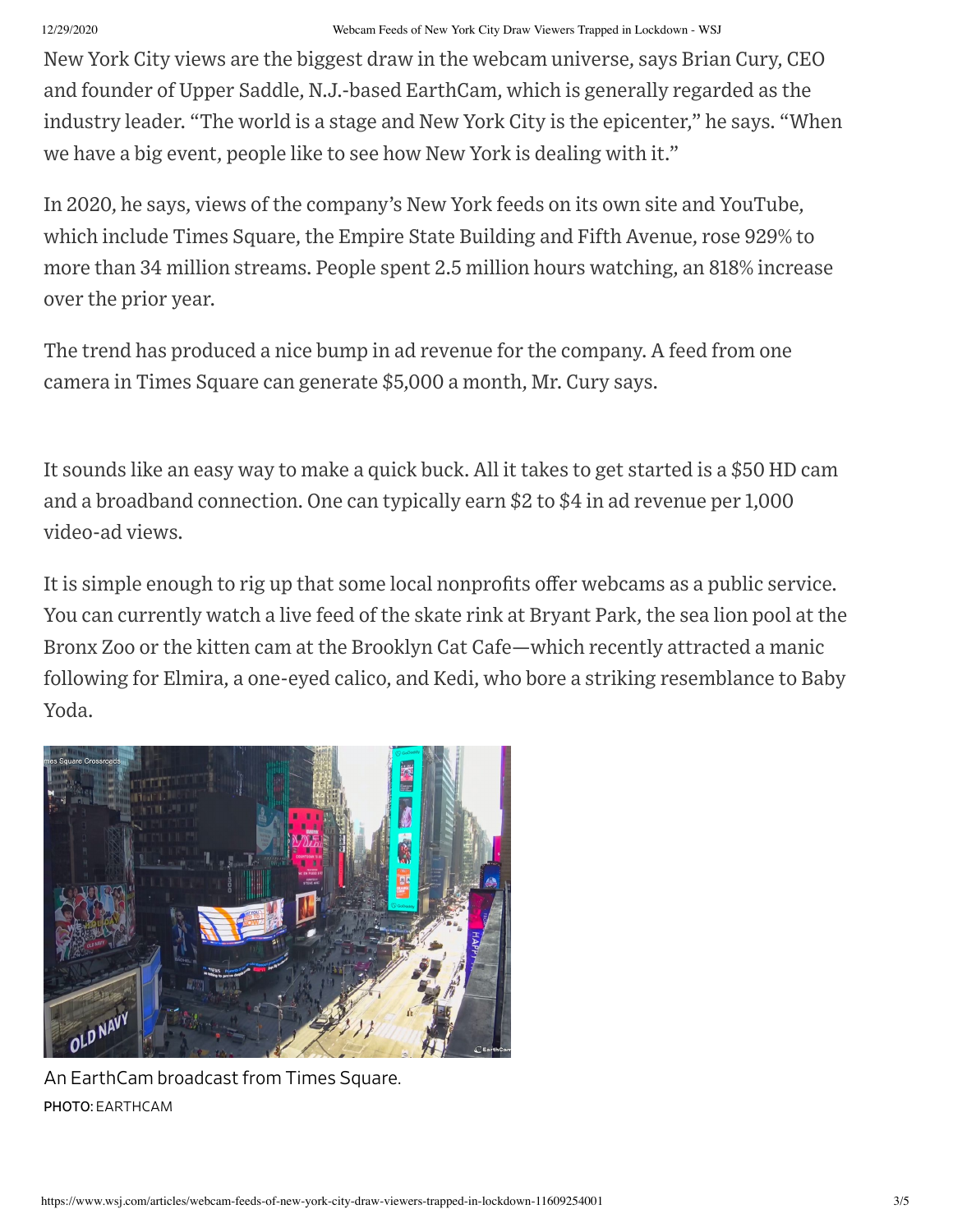But Mr. Cury, who launched the first EarthCam live feed back in 1996 (it featured a tiny 1/13 megapixel image updated once a minute), says it takes a lot of time and money to maintain the company's global network of several thousand live cameras year after year, which is what it takes to build an audience of millions. The internet is littered with the dead feeds of failed rivals.

"Over the years, many people have tried and we buried 'em!" says Mr. Cury.

The majority of EarthCam's business actually comes from private developers and contractors who want webcams to monitor and document construction projects—such as Hudson Yards—and government agencies that use them to monitor traffic and other conditions.

But over the years, the company has also built a steady following for its publicly available, ad-supported virtual tourism streams focusing on everything from national parks including a feed from a camera installed inside the Statue of Liberty's torch—to an often snowy intersection of Cavalier, N.D., which has received 12 million views. My favorite: A 24-hour feed of Andy Warhol's grave in Bethel Park, Pa., which has been viewed 10 million times. I'm sure Mr. Warhol would approve.

While webcams hark back to the early days of the internet—along with Beanie Baby auctions and AltaVista web searches—the technology has grown in sophistication. During the pandemic, for example, EarthCam developed artificial-intelligence technology, which can detect and feature particularly attractive scenes, such as a spectacular sunset or rays of light glittering off a skyscraper. It now offers an evolving live stream of such feeds from around the world on its EarthCamTV app, which has 25 million viewers.

But these days, people largely like to see other people. Mr. Perry, who travels between homes in Manhattan and Cedar Rapids, Iowa, where he owns a bar, says he's tried airing VUit's 39th Street feed in his establishment instead of the ballgame. Now, customers who don't know he owns VUit frequently ask him to put on "That New York City channel."

"It's just the allure of the greatest city in the world, and there's a corner," he says. "Let's just sit and watch it!"

Write to Anne Kadet at Anne.Kadet@wsj.com